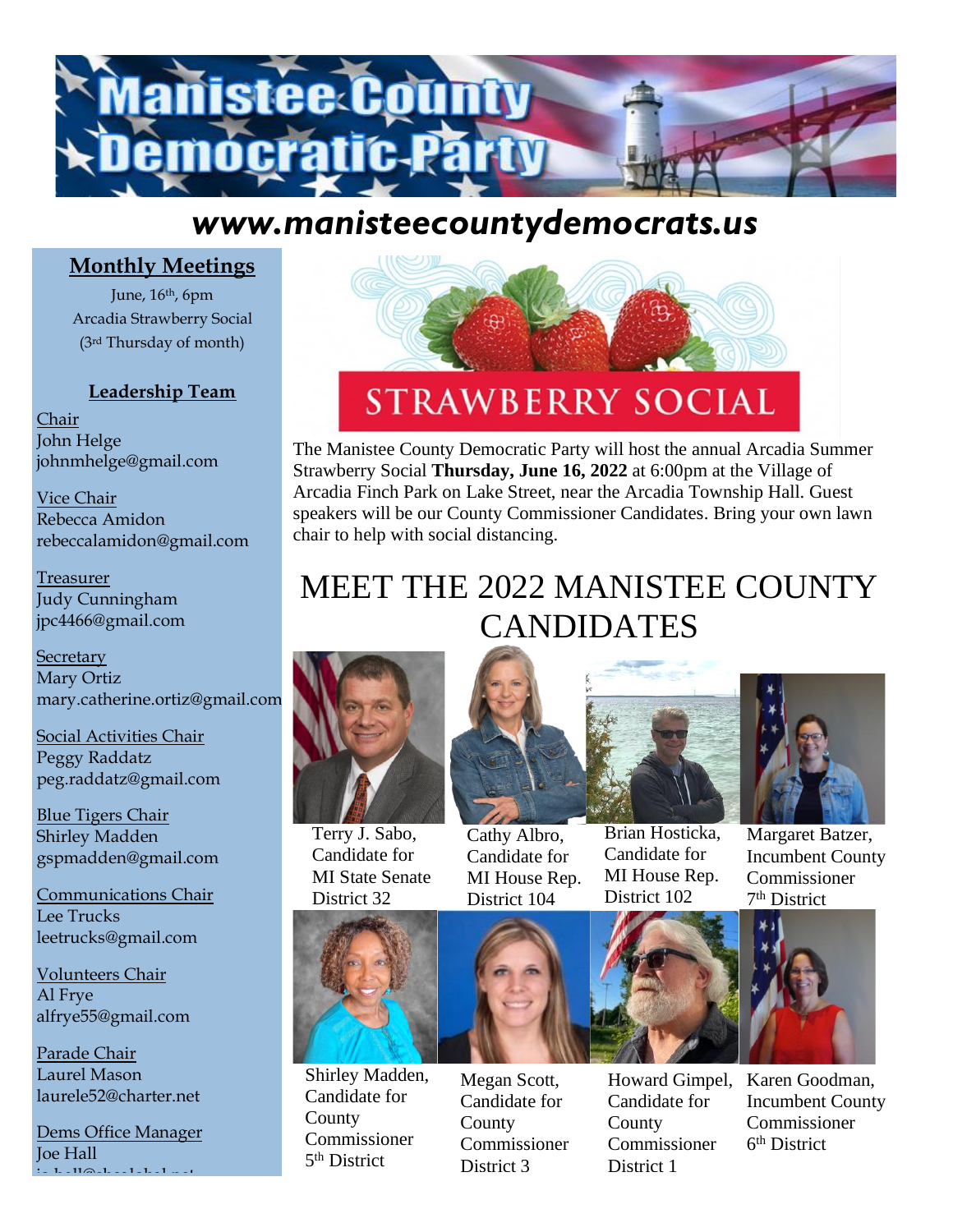## COMMENTS FROM THE CHAIR STOP THE REAL BIG STEAL ON NOVEMBER 8TH!



Based on the current rhetoric coming out of the so-called leadership of the radical Republican Party, in the 2022 election cycle if you vote Republican, then you will vote for what many are calling the "Real Big Steal". Current Republican legislators at both the state and federal level have publicly called for legislation to review and eliminate existing established programs that have been tightly woven into American culture and our economic system. If we allow the current Republican Party to gain majorities in our state and federal legislatures in 2022 here is what we stand to lose:

- Our Social Security
- Our Medicare
- Our Medicaid.

John Helge

- Our opportunity for affordable prescription drugs
- Our access to affordable health care.
- Our access to mental health services
- Our right to privacy.
- Our control over reproductive choices.
- Our voting rights
- Our right to elect those to represent us in Lansing or Washington
- Our democracy

We are confident that even those who may still believe the "Big Lie" that the 2020 Presidential election was "stolen" would agree that taking these long-established programs and rights away from the American people would be exceedingly difficult to justify. But unjustified or not, they are squarely on the chopping block right now! The spin being put on these issues is that somehow the Republican Party will be able to craft an improved or more efficient program. That is nothing but a hollow promise as we are still waiting to see the Republican alternative to the Affordable Care Act that was promised by the previous administration. Be looking for the opportunities to interact with candidates backed by all political parties that will be provided by non-partisan organizations like The League of Women Voters. If a candidate refuses to participate in these types of townhall forums, then that should be a major warning sign that they may not be worthy of your vote. We still have the power to stop the Real Big Steal by doing our research, questioning the candidates, and voting based on facts on November 8<sup>th.</sup>

The blame for this deeply divided country rests squarely on the shoulders of people who have made a conscious decision to follow and support the current radical Republican party, a political party that has been taken over by people who have failed at business, failed as legislators, but wildly succeeded as conmen/women gleefully raking in money from gullible supporters and high-rolling lobbyists. These people, who have consistently proven to have no idea what it means to be decent human beings, are now the leaders of a political party that has historically stood for family values and decency. Sadly, under their reign this is now a party that has decided it can only return to power by spreading hate and division, waging meaningless culture wars, and blaming others for any of the challenges we face as a nation without providing any viable alternatives or taking corrective action. They blissfully, almost joyfully do this all just to be able to crow about "owning the libs" on Fox News or local talk radio while refusing to legislate anything meaningful for the good of the people who elected them.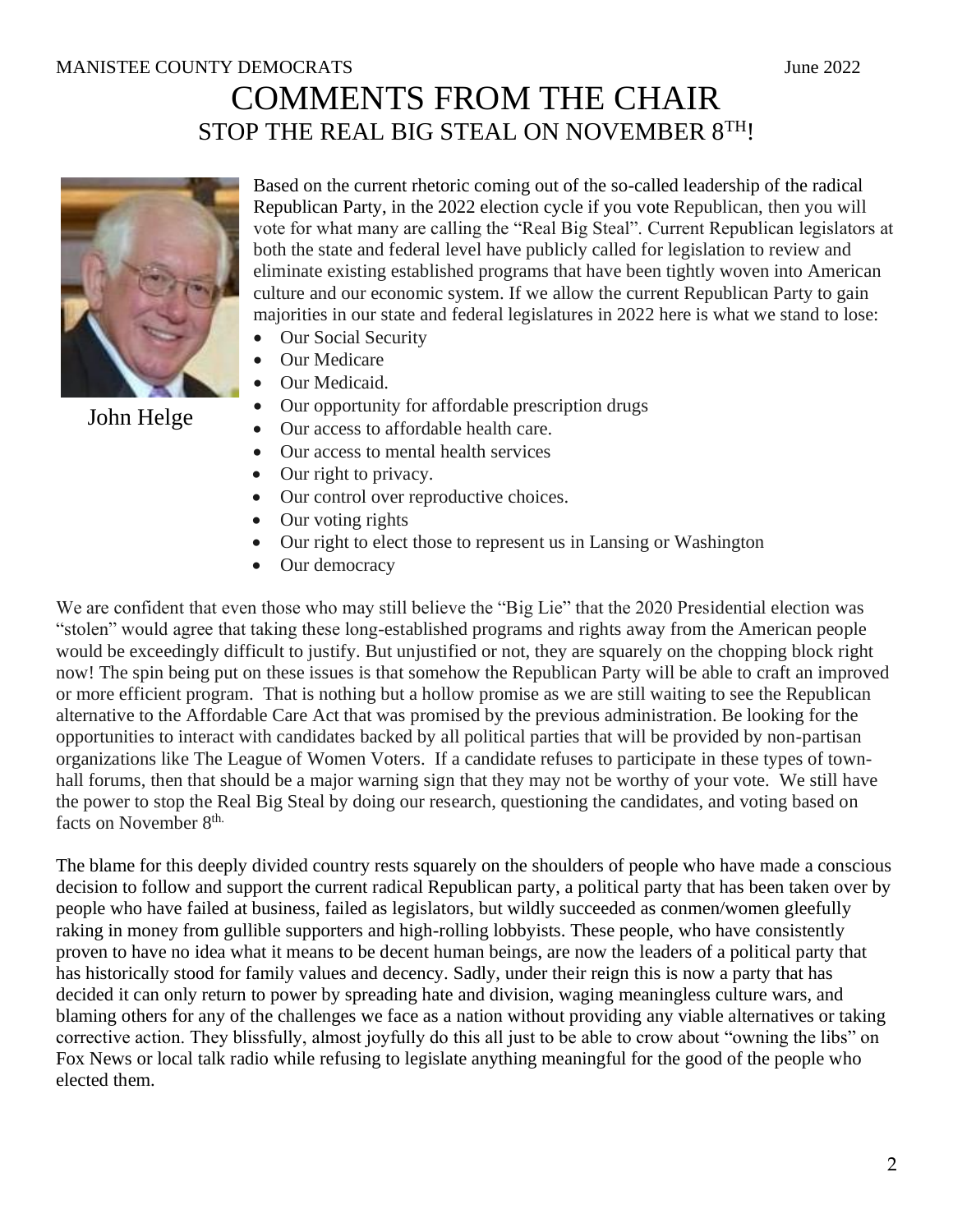#### MANISTEE COUNTY DEMOCRATS June 2022

This current radical version of the Republican Party through the rantings of their dictator-in-waiting and the implicit approval caused by the silence of their leaders at the state and national levels has made it acceptable to fear and hate those who look differently than you, to fear and hate those who pray differently than you, to fear and hate those who are less fortunate than you, and to fear and hate those who think, act, and love differently than you. It is so sad that the leadership of the current radical Republican Party has made it seem to some that it is acceptable for people to act through an explosion of rhetorical abuse and physical violence against those who are different.

We hear lifelong Republican voters and supporters vainly try to justify their continuing support of their favored political party with statements like*, "Well, you know I like their policies about abortion, guns, regulations, etc., but I sure wish they would tone down the name-calling and bullying tactics."* Statements like these are nothing but a weak cop-out in the glaring light of all the incompetence, lies, deception, fraud, and crimes that have been and are being committed by those currently running the Republican Party at both the state and national levels. If YOU still insist on calling yourself a Republican after everything this state and nation has experienced since January 6, 2021, YOU must accept responsibility for our current situation with no excuses. It is time for YOU to step up and demand action to change this once respected political party back to what it used to represent in the heydays of Lincoln, Eisenhower, Ford, and Milliken. If that will not happen, then YOU should have the courage to publicly denounce the current Republican Party and vote for an Independent or a Democrat in November!

## NEW 2022 MANISTEE DEMS OFFICE



Manistee county Democratic Party office is now open. The move is a result of the number of volunteers including Peggy Raddatz, Judy Cunningham, Eric Lampinen, Ellen Somsel, Paul Glaser, Bonnie and Alan Garbrecht, Chris Morski, and Jo Hall, the new office manager. A big thanks goes out to all the volunteers who helped on moving day.

We would like to have volunteers at the office on Sunday 12 p.m to 3:00 p.m. Monday, Tuesday and Wednesday from 12 p.m. to 6 p.m. and on Thursday, Friday, Saturday, from 12:00 p.m. to 8:00 p.m. There are many opportunities for everyone to volunteer on a weekly basis for one of the slots. Sunday is open, Tuesday is open from 3 to 6, Wednesday is open from 12 to 3, Thursday is open, Friday is open from 3 to 8, Saturday is open. If you can't volunteer on a weekly basis, we can put you in the time slot of your choice. We need everyone's help for the fall election.



Our office colors are blue, burgundy, and cream. We have a few office needs. 1. two desk chairs, 2. command tape to hang signs on the wall, 3. an industrial dust mop 4. two office trash cans, 5. some office decorations to make it welcoming such as vases, flowers, and pictures to match the theme colors, 7. round table cloths, 8.bottled water, 9. paper towels, 10. Kleenex, 11. office stapler, 12. air freshener and 13. furniture polish. We will return items after the election.

If you wish to use the office or would like to volunteer, please contact Jo Hall at 231-723-0125. Welcome to the new digs.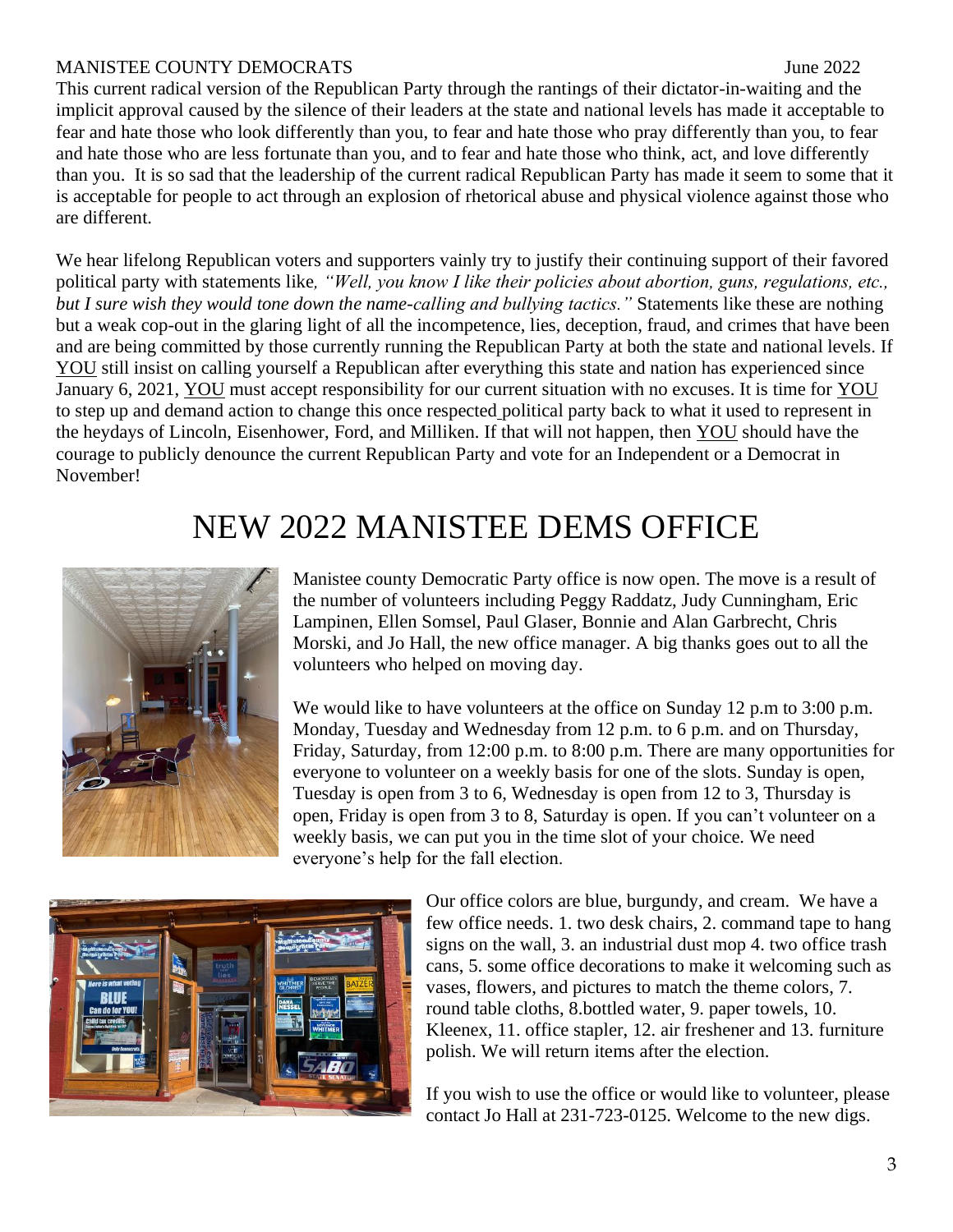## MANISTEE COUNTY DEMOCRATS June 2022 BLUE TIGERS SCHOLARSHIP HELPS LOCAL WOMAN COMPLETE GED



With the incentive of the Blue Tigers scholarship, Cynthia Rhodes moved stealthily to complete her GED. She received her scholarship in September 2021 and is now the graduation speaker for the ceremony to be held on June 9, 2022 in Traverse City.

Cynthia is so pleased about her accomplishment because she felt people always looked down on her when they found out she hadn't completed high school. With this new level of confidence, she says, "I can finally go to college, (or get a trade) and make my boys, (Aryan, 13 and Kevin, 11) proud of me. I can show them, not just tell them, how important an education is."

Cynthia says her future plans are to find a career in some kind of construction. "I'm hoping that's plumbing. I just need to find a company willing to give me the opportunity to show how driven and compassionate I am about anything I set my mind to."

Ms. Rhodes also gives an encouraging message to anyone who has not completed high school. "Michigan (MI) Works is the best place to go. It's easier than people realize. Just go there and get started. That's the first step."

The Blue Tigers is the community outreach organization of the Manistee County Democrats. As chairperson, Shirley Madden states, "We are so proud of Cynthia because she exemplifies the whole purpose of the Blue Tigers. We endeavor to provide services and to help build our community. Cynthia is a proud and willing worker in our community."

The Blue Tigers also volunteer to assist monthly with the Feeding America Food Truck, which dispenses food to members of our community. This project is sponsored by the Friendship Society; Executive Director, Cassandra Kamaloski. One extremely cold morning in January when the Blue Tigers were volunteering, Cynthia had car problems. So, she got a Dial-A-Ride bus, all the way from Copemish, to get to the Armory to help offer her services for this project. This is what servicing the community is all about.

# BLUE TIGERS' 4TH ANNUAL LITTLE BIG SHOTS

This year marks the fourth year for the "Little Big Shots" Talent Show. This event is one that many people look forward to as part of the Manistee National Forest Festival. This program offers children ages  $4 - 16$  the opportunity to share their talents; singing, dancing, reciting poetry or speeches, playing musical instruments, etc.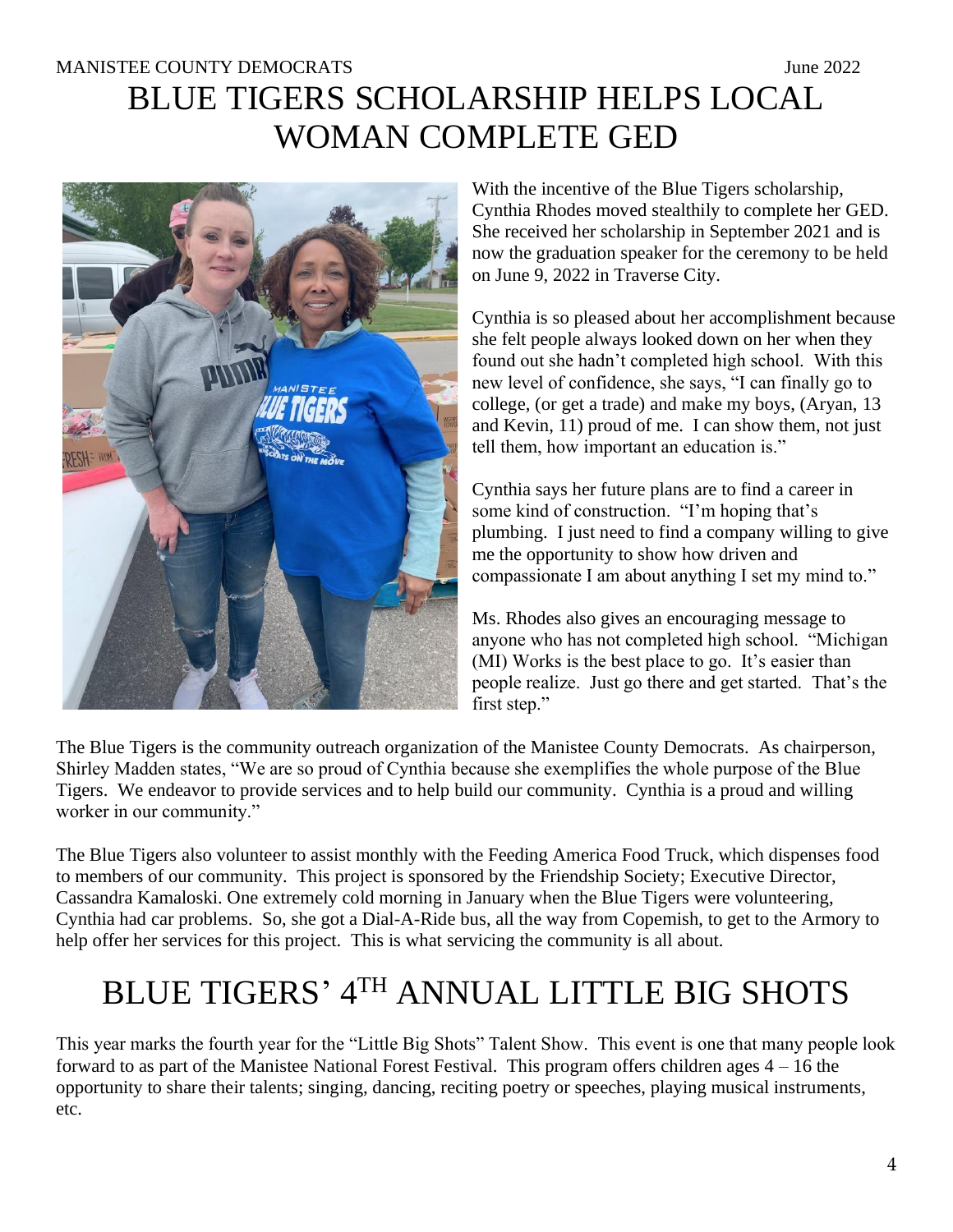#### MANISTEE COUNTY DEMOCRATS June 2022

The "Little Big Shots" Talent Show will be held on Saturday, July 2, 2022 at the Lion's Pavilion from 1:00 – 3:00. We are abiding by COVID-19 guidelines with our performances outdoors in the open air.

If you know of any youngsters who would like to participate, please give them the email information, manisteelilbigshots@gmail.com or call 313-478-5347. Please get in touch with Shirley Madden to arrange for auditions, which will be via zoom. Parents, family and friends are invited to come and support the youngsters as they perform. Many prizes will be given to those in the audience.

The Blue Tigers is the community outreach organization of the Manistee County Democrats. We are asking for the Dems to become **patrons** for this program, "Little Big Shots," by making donations to support our scholarship funding. If you have a business, we are asking you to help **sponsor** this event. Your names and/or the business will go into the program booklet. Please submit your donations by **June 22, 2022**.

The three levels of Sponsorship and/or Patrons are: **Gold - \$100 Silver - \$50 Bronze - \$25**

Thank you in advance for your willingness to support the efforts of the Manistee County Blue Tigers and for making a difference in our community. Make checks payable to **Manistee County Blue Tigers** and mail your donation to: **Manistee County Blue Tigers, P.O. Box 65, Manistee, MI 49660.**

Shirley Madden, Blue Tigers, Chairperson

## 2022 MCDP SOCIAL EVEN

| Arcadia Strawberry Social                                        | June 16, 2021, 6:00pm                                                               |
|------------------------------------------------------------------|-------------------------------------------------------------------------------------|
| Manistee 'Lil Big Shots                                          | July 2, 2021 1-3pm                                                                  |
| 4 <sup>th</sup> Annual Membership Picnic<br>Onekama Village Park | July 21, 2021, 6pm                                                                  |
| Manistee County Fair                                             | August 2022                                                                         |
| 18th Annual Don Jennings Award Dinner                            | September 17, 2022 Social hour 5pm, Dinner 6pm<br>Manistee National Golf and Resort |
| <b>Joseph Farm Country Picnic</b>                                | October 8, 2022 (Saturday)                                                          |
| Manistee Dems Holiday Celebration                                | December 10, 2022                                                                   |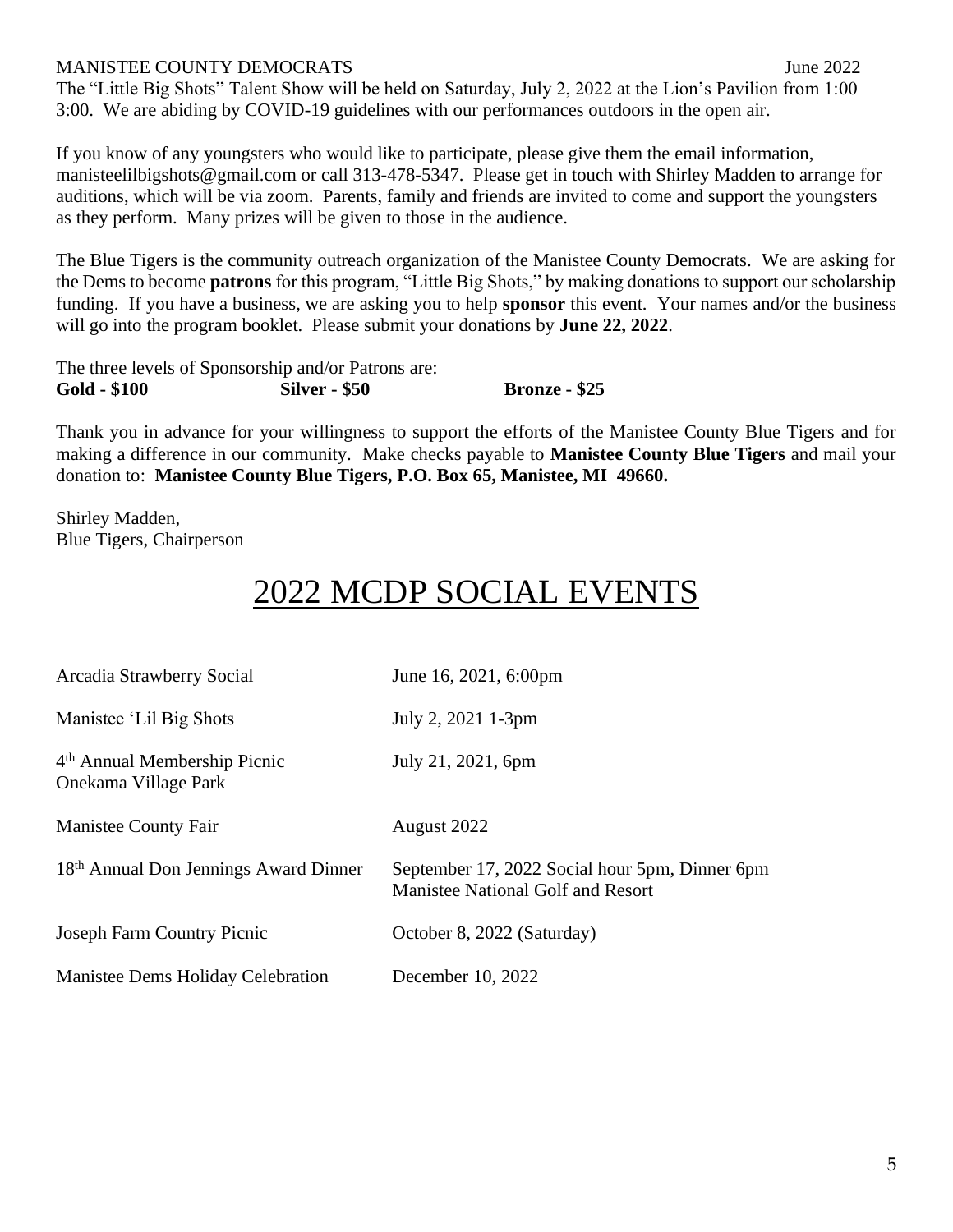

## 19TH ANNUAL DON JENNINGS AWARDS DINNER SPEAKER: PAUL KENDRICK



The Keynote Speaker for the 19<sup>th</sup> Annual Don Jennings Award Dinner to be held September 17<sup>th</sup>, 2022 will be Paul Kendrick. Paul is the Executive Director of Rust Belt Rising, which trains a network of more than 700 Midwest Democratic leaders on effective messaging to win voters in our region and deliver change for working families. Rust Belt Rising was founded after the 2016 election to help Democrats rebuild the Blue Wall through more resonant messaging and learning from the best campaigns across six Great Lakes states.

Beginning his career leading a college success program for first-generation college

students, Paul then organized the youth vote in Wisconsin for President Obama and Senator Tammy Baldwin in 2012. After serving in the Obama Department of Education and White House, he worked on Illinois Governor JB Pritzker's campaign.

Paul is also the co-author of *Nine Days: The Race to Save Martin Luther King Jr.'s Life and Win the 1960 Election*, a New York Times Book Review Editors' Choice and *Oprah Magazine Book You Will Love.* In addition to leading Rising's work improving Democratic campaigns, he is an adjunct professor at National Louis University in Chicago.

## THE 19TH ANNUAL DON JENNINGS AWARD NOMINATION FORM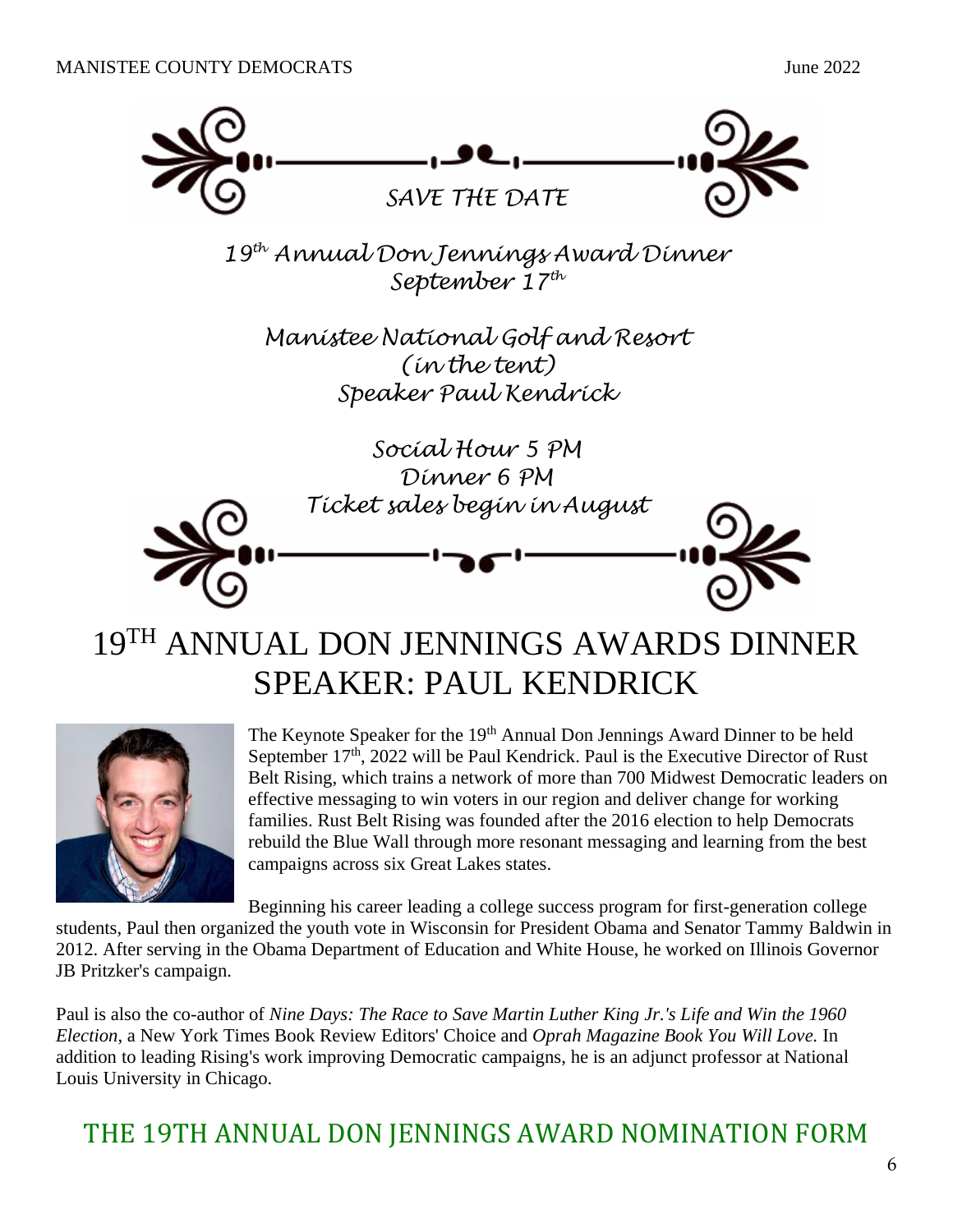

Please Print:

I nominate: \_\_\_\_\_\_\_\_\_\_\_\_\_\_\_\_\_\_\_\_\_\_\_\_\_\_\_\_\_\_\_\_\_\_\_\_\_\_\_\_\_\_\_\_\_\_\_\_\_\_\_\_\_\_\_\_\_\_\_\_\_\_

for political activism and the pursuit of social justice

Because: \_\_\_\_\_\_\_\_\_\_\_\_\_\_\_\_\_\_\_\_\_\_\_\_\_\_\_\_\_\_\_\_\_\_\_\_\_\_\_\_\_\_\_\_\_\_\_\_\_\_\_\_\_\_\_\_\_\_\_\_\_\_\_\_\_\_\_\_\_\_\_\_

(if you need more space, please continue on a separate sheet of paper)

| My Name: |  |
|----------|--|
|          |  |

Phone: \_\_\_\_\_\_\_\_\_\_\_\_\_\_\_\_\_\_\_\_\_\_\_\_\_\_\_\_\_\_\_\_\_\_\_\_\_\_\_\_\_\_\_\_\_\_\_\_\_\_\_\_\_\_\_

Email: \_\_\_\_\_\_\_\_\_\_\_\_\_\_\_\_\_\_\_\_\_\_\_\_\_\_\_\_\_\_\_\_\_\_\_\_\_\_\_\_\_\_\_\_\_\_\_\_\_\_\_\_\_\_\_\_

Please mail completed nomination by **July 23, 2022** to: Manistee DEMS/DJN -- P.O. Box 65 – Manistee, MI 49660

Or go online at manisteecountydemocrats.us and fill out this form online.

Previous Winners of the Don Jennings Award:

Judy Cunningham, Jeanne Butterfield, Alan Marshall, Allan O'Shea, Gary Madden,

Peggy Raddatz, Ellen Somsel, Glenn Lottie, Shirley Madden, Dave Berns, and Tim Joseph